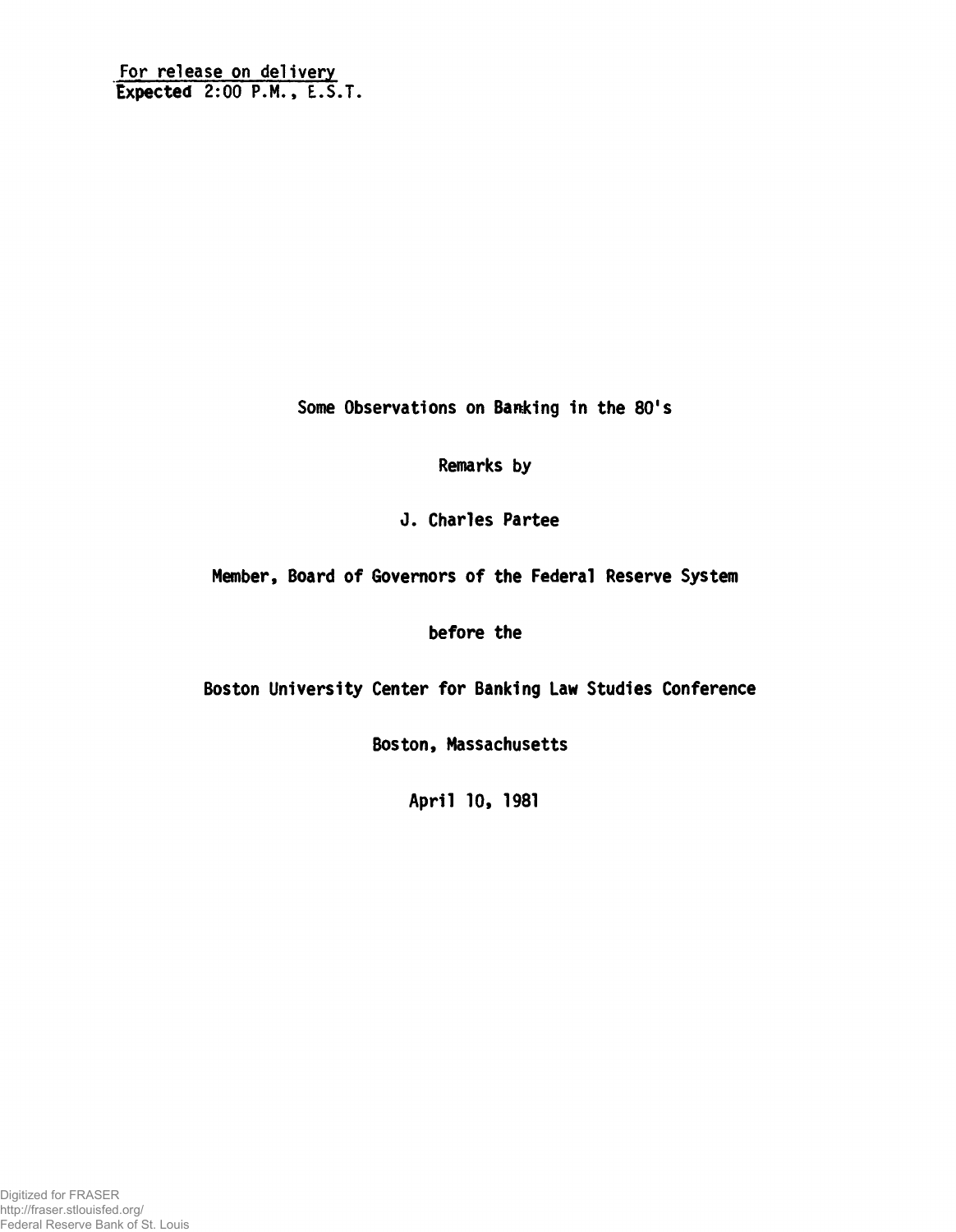It is a pleasure to be here this afternoon to participate in this conference on Banking in the 80's. I plan to focus my remarks on what I believe to be one of the key challenges to you in the industry and to us as regulators this decade— that is, the need to develop flexible and adaptive management and regulatory policies which will enable the industry to navigate through some potentially difficult times as inflation is being brought under control. Such policies will be of critical importance if depository institutions are to meet successfully new sources of competition and to respond to rapidly changing conditions in financial markets.

As an economist, I am naturally inclined to look first to the economic factors in sorting out the underlying causes for the radical change in markets and structure now in process and that lie ahead. Not surprisingly the roots lie, as I have already alluded, in the inflation that has plagued our economy for the last decade and a half. We are all acutely aware of what inflation has done to the purchasing power of the dollar. But usually we are not so conscious of how deep and pervasive its dislocating effects have been. In fact, inflation has been the driving force behind much of the structural change observed in banking and finance over recent years.

Inflation, and the efforts to control it, have resulted in both the. sharp run-up of interest rates over the past 15 years and the considerable increase in the cyclical variability of rates around that upward trend. Rising interest rates in the market, in turn, have repeatedly driven banks against deposit rate ceilings and other regulatory constraints, causing episodes of liquidity stress and savings disintermediation. The desire of depository financial institutions to maintain their deposit base and of their customers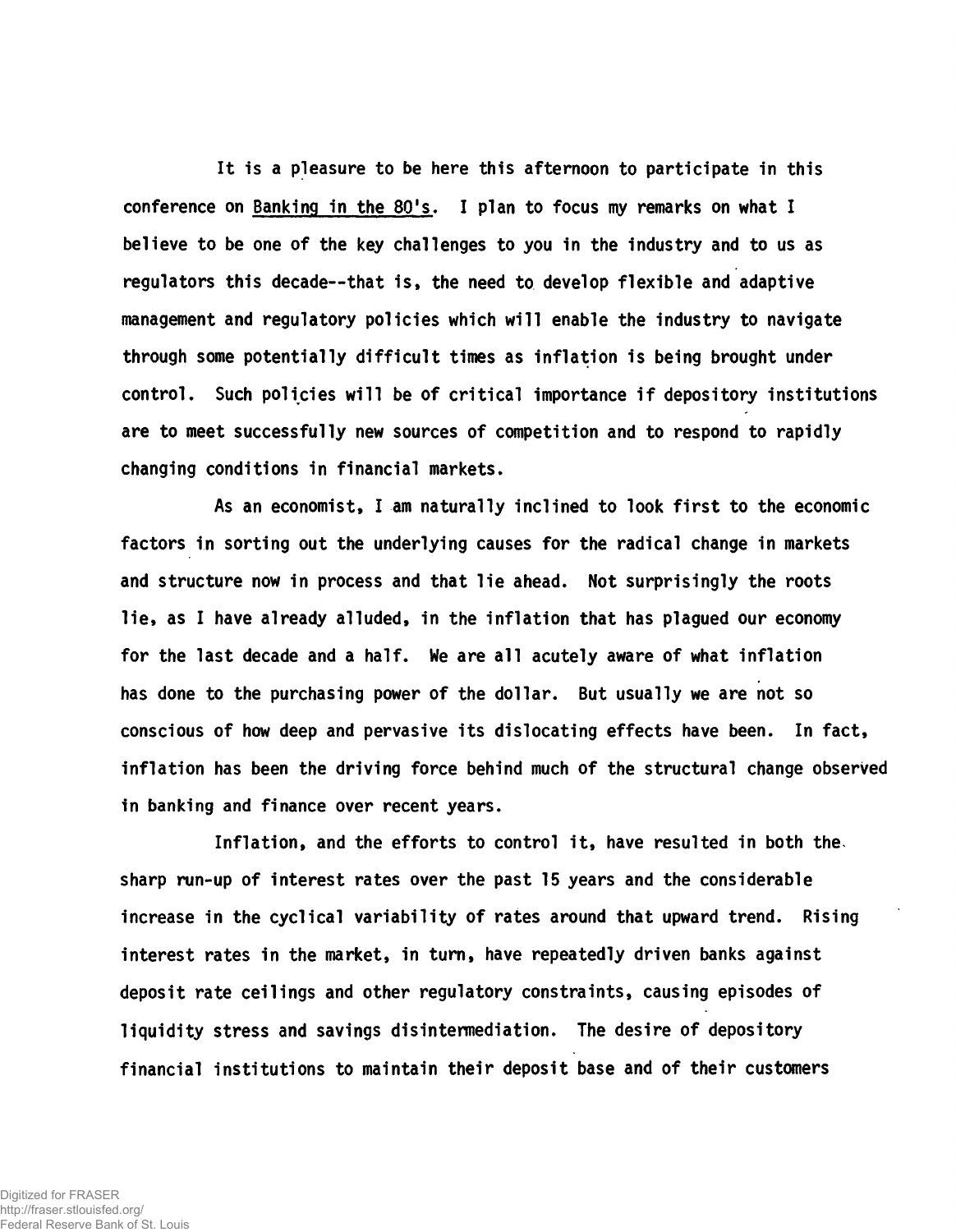to achieve a fair market rate on their funds have spawned a host of financial innovations. These innovations include new financial instruments, such as CD's, MMC's, NOW accounts and rising rate notes; new technologies, such as EFT; new management concepts, such as liability and interest rate gap management; and finally, new institutional forms, such as the one-bank holding company. High market interest rates have also created economic opportunities for less regulated firms to offer financial services on more favorable terms and often at rates above Regulation Q ceilings, which are now in the process of being phased out.

The combination of these financial innovations and the entry and expansion of nondepository institutions into the financial service industry has radically affected the structure and functioning of financial markets and has significantly altered the array of financial services being provided. These developments are eroding the distinctions between banks and thrifts and have opened the door to so many different providers of financial services that it is now beginning to be difficult to tell which firms are and are not financial institutions.

I am particularly concerned with the risk implications of these financial innovations, which will require careful regulatory and supervisory oversight. There are abundant indications that financial institutions have become more risky and vulnerable to external shocks. First, the inflationary environment and efforts to control it have tended to increase the riskiness of bank and thrift assets because higher rates have added greatly to debt servicing burdens. The sharply rising trend of bankruptcy filings, both personal and business, reflects these strains as well as the difficulties of coping with inflation and a sluggish economy.

-2-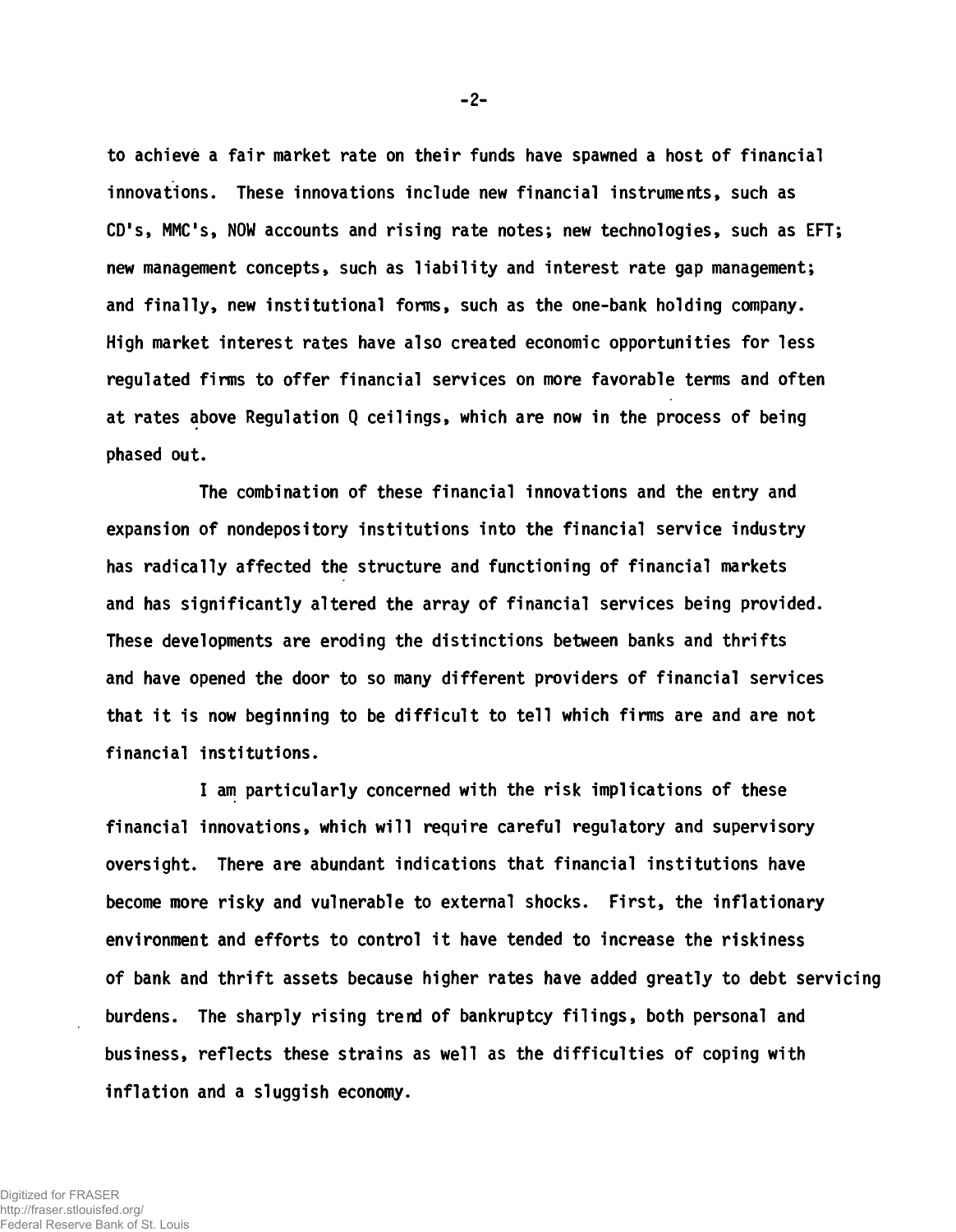Second, this same inflationary environment has also exposed our depository institutions to sharp and unexpected changes in rates, making it exceedingly difficult to predict the costs of funding their investment portfolios. The increased competition from foreign banks, other financial and nonfinancial institutions, as well as the open market, also has goaded banks into more aggressive behavior to maintain market share. Meanwhile, efforts to maintain an adequate funding base, as core deposits have eroded, have brought fund raising and liability management to the fore.' The end result has been to expand bank reliance on shorter-term interest-sensitive managed liabilities, which increases both interest rate and liquidity risk. The need to balance asset and liability maturities and costs to maintain profitability surely represents one of the more difficult and complicated management problems in banking today.

Third, the rapid expansion of large U.S. banks abroad and increased reliance on foreign sources of funds and earnings clearly illustrates that important components of the U.S. financial system are becoming more intertwined with that of the rest of the world. Exposure to political instability--such as the recent financial problem related to the Iranian crisis and the current problems in Poland— the effects of fluctuations in foreign economic conditions, the financing problems of LDC's in an oil-short world, and more volatile exchange rates are important factors suggesting that large U.S. banks have become increasingly vulnerable to external shocks.

Finally, the capital positions of large banks and thrifts, in particular, have declined, albeit for different reasons. But clearly these trends have been exacerbated by the fact that inflation has fueled everincreasing demands for borrowed funds and bank credit. Accommodating these

-3-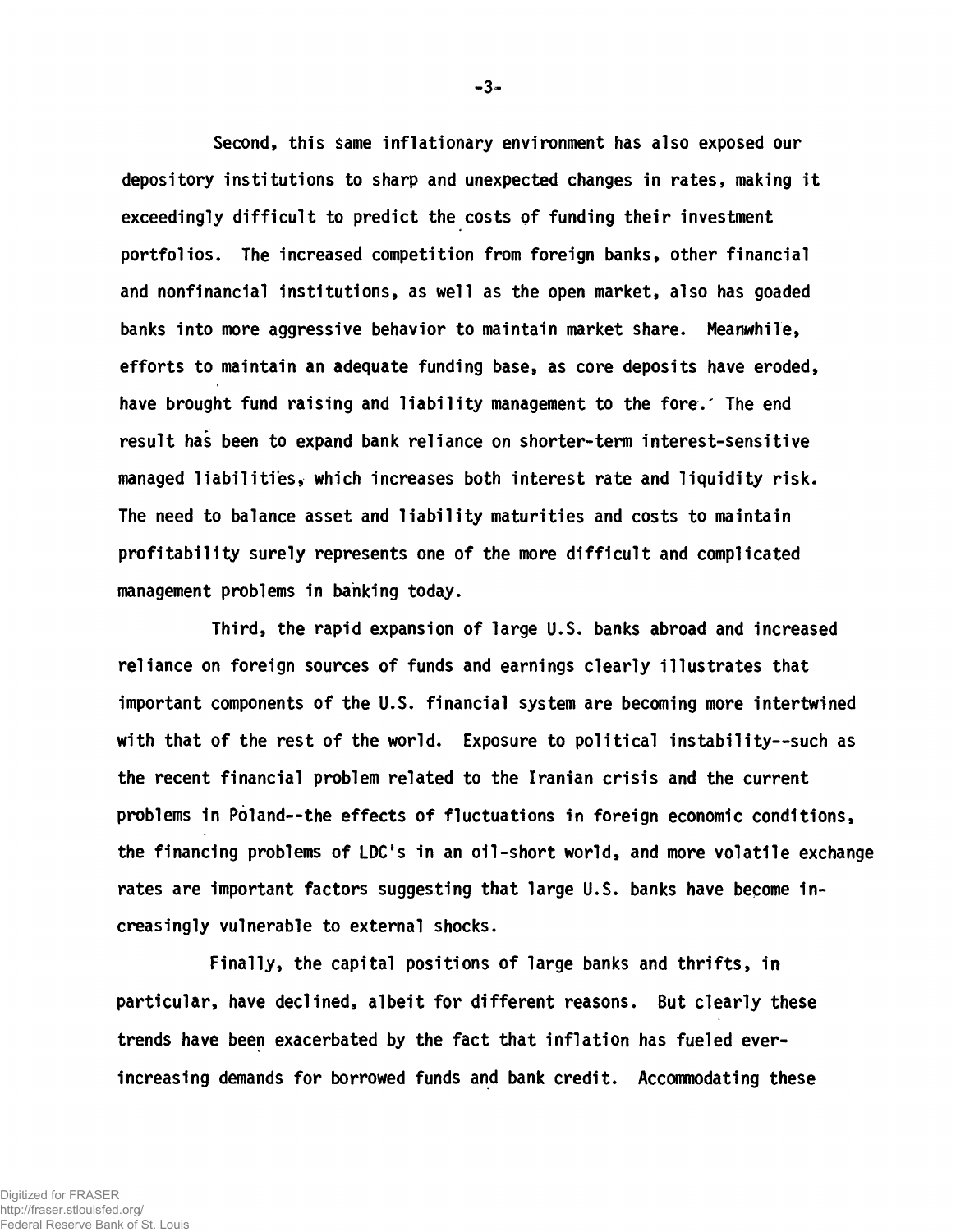demands has tended to accelerate the growth in bank assets relative to their ability to generate capital internally or externally. Adoption of the holding company form of organization has facilitated this decline in capital through double leverage, adding further to the exposure of banking organizations if there is deterioration in asset quality— a risk that seems likely to continue as we strive to break the inflationary spiral.

As I have noted, the blurring of the distinctions between banks and thrifts has greatly-enhanced competition, especially in the consumer financial services market. Perhaps more important, over the longer run, are the structural and competitive implications resulting from the growing involvement of nondepository firms in this market. Symptomatic are the money market mutual funds, whose phenominal growth to over \$110 billion has captured the attention of us all. The funds offer ready access to accumulated balances through telephone transfers or payable-through drafts that serve as checks, and they enable even the small investor to earn something close to a market return on funds placed into a fairly diversified, very short term fixed asset portfolio. Because of the high yields currently available on such instruments, the funds have been able successfully to tap the time deposits of individuals and other relatively small depositors that traditionally have been locally limited. This breakdown of consumer dependence on local institutions for savings and other financial services may be one of the most important changes affecting the geographic scope of competition for funds in the years to come.

There are other important examples of nondepository institution entry into financial markets. Many large banks look with envy at the interstate office network of Merrill Lynch, which offers a package of consumer financial services in connection with its cash management plan having many attributes of an interest

-4-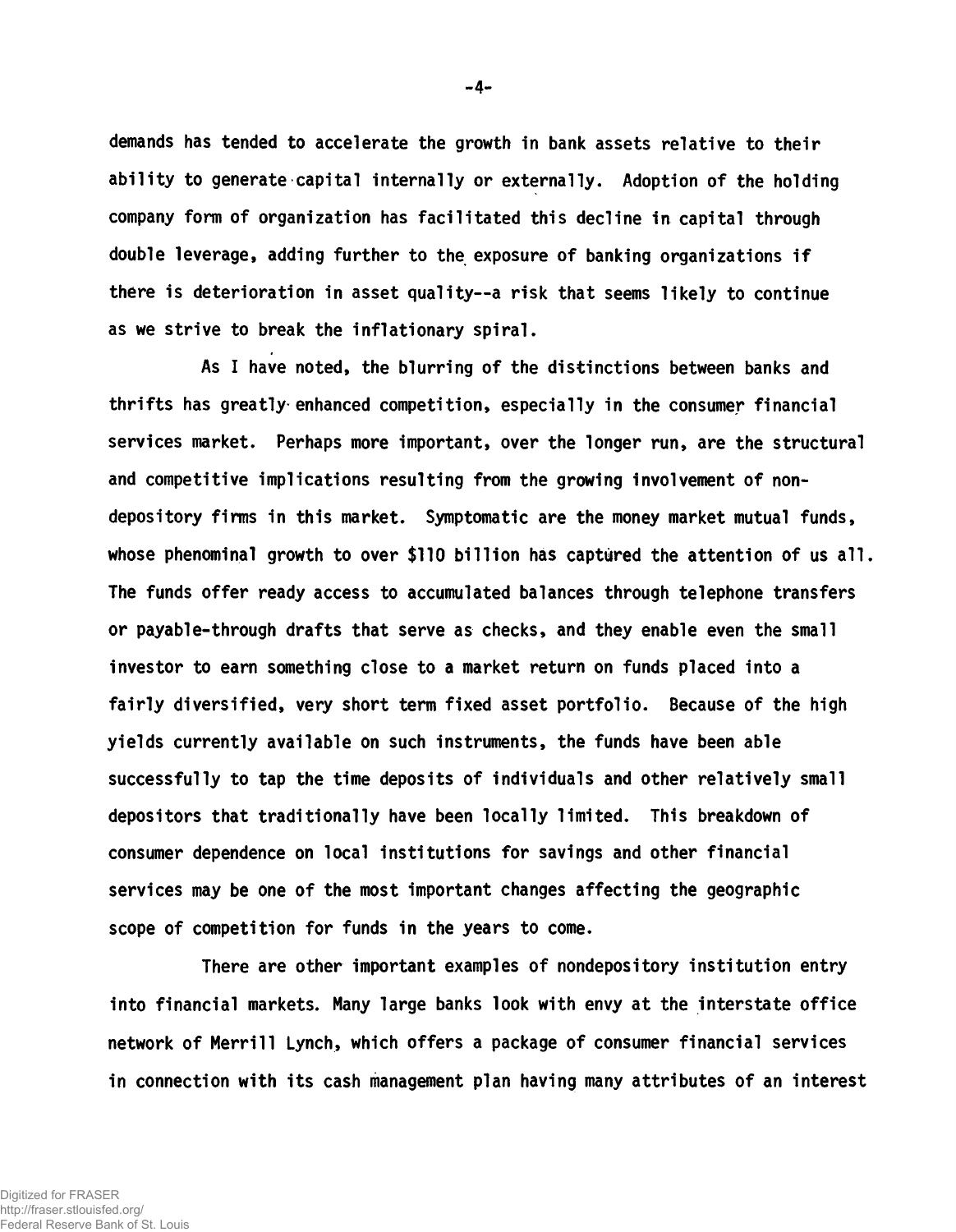bearing transaction account. The plan includes the use of a Visa Card and checks issued through an Ohio bank that permits a customer to draw down funds invested in a money market mutual fund by creating what amounts to a daylight over-draft of a margin account.

Another recent and potentially important development has been the acquisition of "nonbank" banks by conglomerates and brokerage houses. For example, a finance company subsidiary of Gulf and Western recently acquired a small California bank that had divested its commercial loan portfolio. It thus technically was no longer a bank for the purposes of the Bank Holding Company Act, although in all other respects it remained a bank. This acquisition could serve as a model for further expansion for nonbanking conglomerates and possibly also for bank holding companies attempting to avoid the restriction on interstate bank acquisitions of the Douglas Amendment. In a similar vein, Shearson Loeb Rhodes has announced plans to acquire the Boston Safe Deposit & Trust Company, a deposit-taking trust company that also is not in the commercial loan business. And Prudential Insurance Company last month reached agreement to purchase the Bache Group, thus enabling the nation's largest insurance company, whose investment portfolio acquisitions have shortened significantly in recent years, to enter the brokerage business. Interestingly, Bache has two money market mutual funds totaling \$3 billion. Thus, through such an acquisition, an insurance conglomerate could become increasingly competitive with banks, both in terms of competing for loan business and for investible funds.

In sum, the breadth of financial services beginning to be offered by nondepository institutions now appears to include a full range of both retail and wholesale business, including commercial finance, consumer and real estate lending, leasing, investment, insurance--and even payment services.

-5-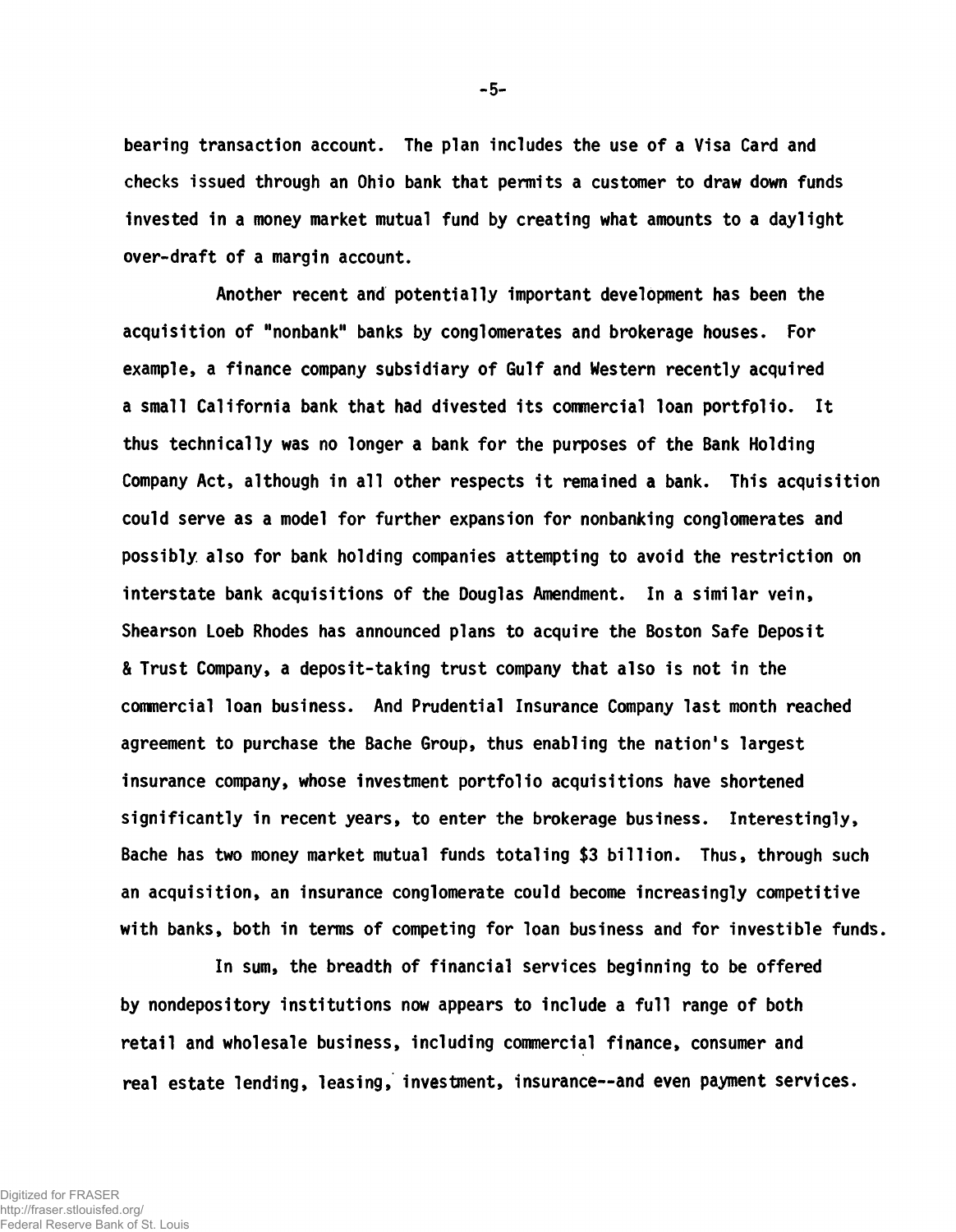The developments in the payments area are particularly interesting. We have tended to be preoccupied with the pricing and other requirements mandated by the Monetary Control Act, and may be overlooking the fact that some of the major retailers— such as Wards, Penneys and Sears— have already established their own proprietary nationwide EFT systems. Sears has even undertaken a pilot project with the Credit Union National Association to accept credit union share drafts and process them electronically.

As I look forward into the decade, it seems clear to me that our first priority for the financial industry, as for the economy as a whole, must be to bring inflation within tolerable bounds, which in turn will offer the prospect of a sustained lower level of interest rates. But this will not be a quick, easy or painless task. Inflationary tendencies and expectations that have been incorporated into the system over the past decade and more are likely to be exceedingly difficult to reverse. Thus, I certainly cannot give any assurances that the near-term economic situation will be free from interest rate pressures and the other forces that have recently been giving our depository institutions so much difficulty.

In such an environment, the forces stimulating financial innovations and new entry into financial markets seem bound to persist. We are likely to continue to be faced with serious adjustments problems to such a changing environment. And there will undoubtedly be proposals to resolve, or at least to ease, these problems by extending the reach of regulation. Each situation must be judged on its own merits, of course, but we must all recognize that the fungibility of funds means that regulatory constraints will likely serve to intensify market oriented efforts to escape such regulations and increase the potential rewards to those that are successful.

-6-